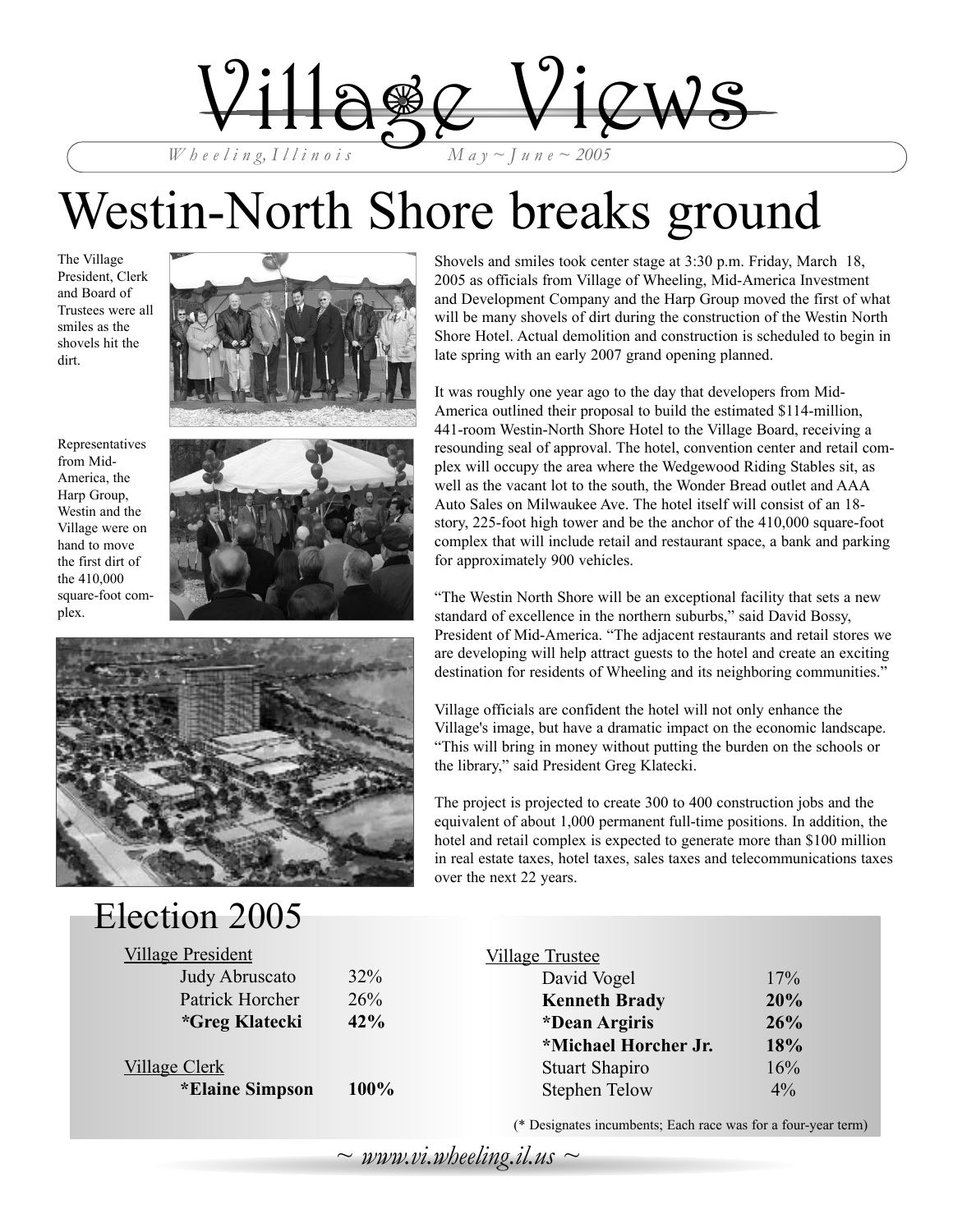# Village outlines financial assistance programs for eligible businesses

The Village of Wheeling has myriad programs designed to assist both new and existing businesses with development, re-development, etc. The following are some of the most commonly-used programs and some factors that would affect eligibility.

#### INDUSTRIAL REVENUE BONDS (I.E. PRIVATE ACTIVITY)

On an annual basis, the village can issue tax-exempt Industrial Revenue Bonds (IRB's) on behalf of manufacturing companies to finance the acquisition of fixed assets such as land, buildings and equipment. Bond proceeds also may be used for either new construction or renovation.

Benefits of Industrial Revenue Bond financing include: Long-term financing at interest rates lower than conventional financing, usually below prime; Fixed or variable rate financing; Finance up to 100% of project cost (subject to credit approval and underwriting standards of the borrower's bank)

*Because of significant up-front costs of issuance, Industrial Revenue Bond issues of less than \$1.5 million generally are not cost effective*. Smaller fixed asset projects may be eligible for financing through the State's Illinois Finance Authority (IFA) loan programs. For more information on smaller financing programs, contact the IFA at (312) 651-1300 or visit their website at www.ilfa.com.

For most companies, bank participation is necessary before IRB's can be sold to investors. The participating bank will make the credit decision, structure terms and set collateral requirements. Banks can either (1) guarantee the bonds by providing a Direct Pay Letter of Credit or (2) purchase bonds directly to hold as an investment in their portfolio.

### Eligibility:

Qualified Industrial Revenue Bond projects include facilities that are primarily used to manufacture or process tangible products. The Internal Revenue Code defines all IRB eligibility requirements. Final determination of project eligibility is subject to a legal opinion from a recognized

municipal bond attorney. A completed Economic Disclosure Statement (EDS) and a Volume Cap Application must accompany the Industrial Revenue Bond application.

#### Fee:

A non-refundable application fee is due when the application is submitted. There are also closing fees plus other applicable charges. For an application, contact Wheeling's Economic Development Division at (847) 459-2978. In most cases, applications can be reviewed by staff and considered by the Village Board within 30 to 45 days of submission.

#### COOK COUNTY CLASS 6b PROPERTY TAX EXEMPTION PROGRAM

Cook County's Industrial Property Tax Class 6b Incentive can reduce your industrial company's total property tax bill by more than one-half (16% vs. 36% ) over a 10-year period, with gradual increases of 23% for the eleventh year and 30% for the twelfth year of the incentive. In addition to manufacturing companies, warehousing and distribution companies are also eligible. Once the incentive has expired, it cannot be renewed.

What qualifies?

- $\sim$  New Construction.
- $\sim$  Expansion of existing facilities.
- $\sim$  Substantial rehabilitation of existing facilities.
- $\sim$  Purchase and use of facilities that have been
- vacant for at least two years.

The Village has also developed Tax Increment Financing District (TIF) Facade Improvement and Education/Training Programs that apply to new and/or existing businesses that reside within one of the four TIF Districts in the Village. Applicants may be the owner of an eligible building(s) or the owner of a new or existing retail business within the District.

For more information on these programs, contact the Village's Economic Development Department at 847-459- 2978.

*2 ~ www.vi.wheeling.il.us ~ 2*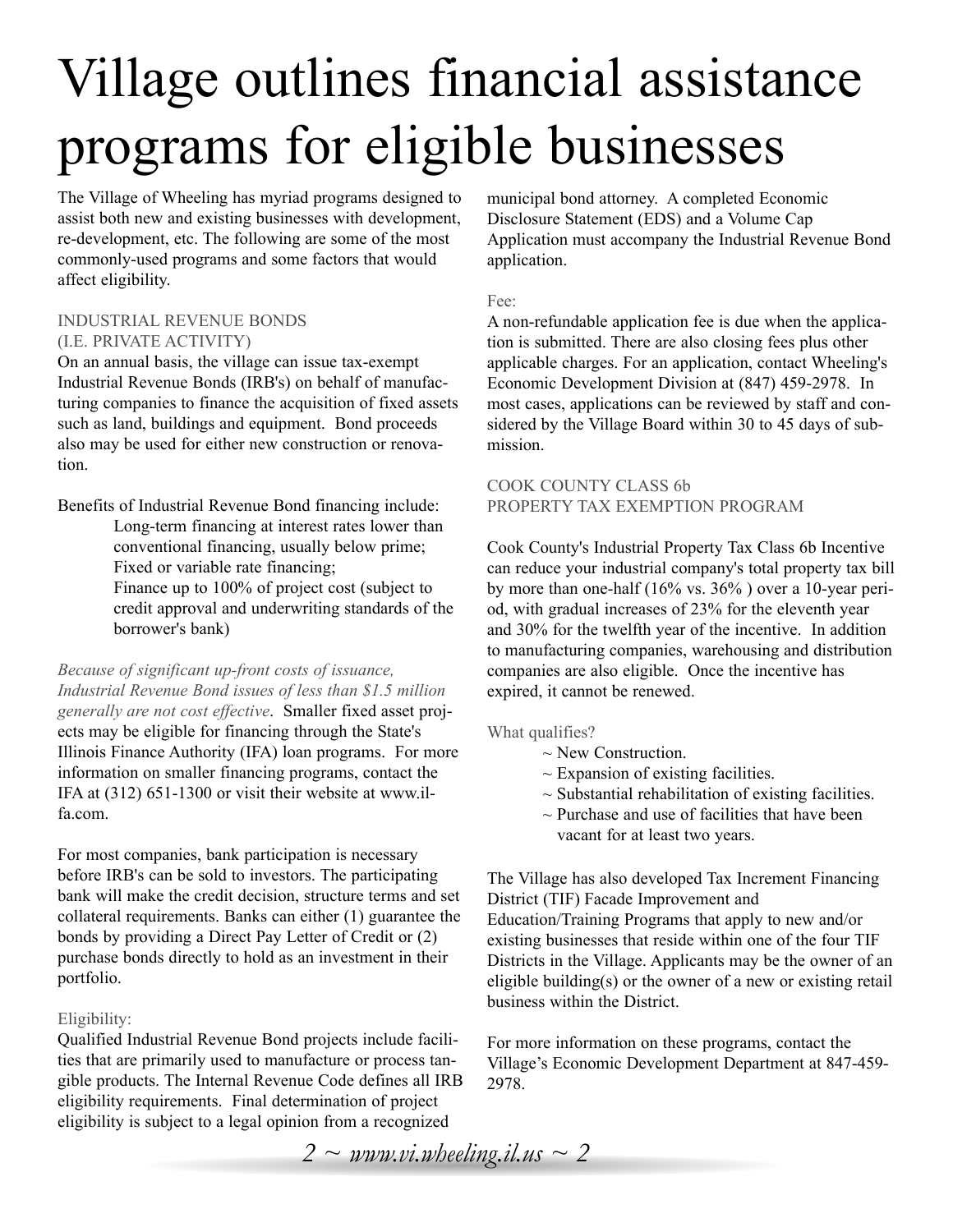## Construction season is here again; don't forget about your permit

Warm weather means construction projects, but the Department of Engineering reminds everyone that permits need to be taken out prior to construction beginning on the following projects:

- Driveway construction or repair; asphalt, concrete and/or paver brick;
- Sidewalk or service walk construction; concrete and/or paver brick;
- Patio Construction;
- Parking lot construction or repairs; asphalt.

The new permit application is not available on-line at www.vi.wheeling.il.us. The Engineering Department requires a Plat of Survey and a copy of the contractor's estimate that clearly states the scope of work to be done along with the description of materials to be used. Wheeling Standard Specifications for various projects listed can be obtained at the Department of Engineering located at the rear of the Municipal Complex, 255 W. Dundee Road.



*Other permits required by Engineering include:*

- *~ Commercial/industrial sewer or water service repairs;*
- *~ Right-of-way installations;*
- *~ Floodplain development;*
- *~ Site alteration development;*
- *~ Soil boring/monitoring of wells.*

*For more information, call 847-459-2985*

## Public Works moves into new facility; plans open house

The Village's Public Works Department has a new mailing address....and a lot more space. The Public Works Department moved from its old headquarters, 255 W. Dundee Road, to its new 70,000 square-foot home at 233 W. Hintz Road. The facility is 100 percent operational, although construction is not quite complete on a conference room and a few offices. The move brings all divisions of Public Works under one roof and provides roughly twice as much space as the old facility.

"The renovation work performed by the contractor in conjunction with the months of hard work performed by our own public works staff, have made this a facility we be proud of," said Chuck Spratt, Director of Public Works. "And, it's nice to have everyone back under one roof."



Part of the renovation of the new Public Works facility included the construction of a state-of-the-art mechanic's bay.

*3 ~ www.vi.wheeling.il.us ~ 3*

### Save the Dates!

The Public Works Department will host an open house from 11 a.m. to 3 p.m. Saturday, May 21 at its new facility, 233 W. Hintz Road. Village chefs will be grilling up complimentary hot dogs and hamburgers while you tour the new facility, getting up close and personal with some of the coolest equipment around. Kids will enjoy a visit from our official mascot, P.W. Paws and take home a few goodies too.

The Village will formally dedicate Lark Memorial Park at 3:30 p.m. Friday, May 6. The Park is located on Milwaukee Avenue next to Chicago Bagel and Bialy.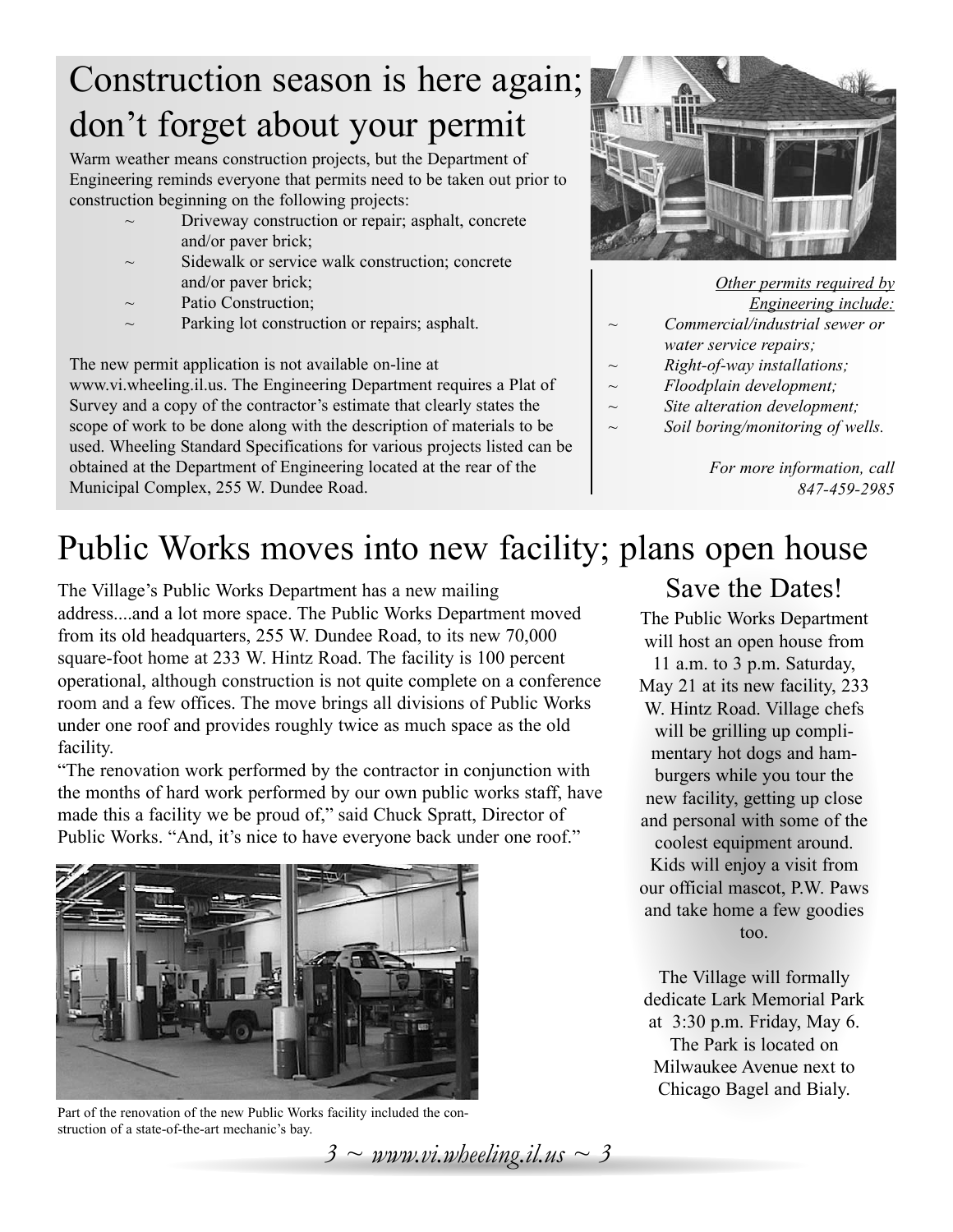## Police Department Resource Center plans 2nd annual open house



The Wheeling Police Department has scheduled its 2nd Annual Neighborhood Center Open House from 10 a.m. to 2 p.m. at the Resource Center, 99 Wolf Road. Some of the activities scheduled include the following:

Children finger printing and photographs; Bicycle safety; Bicycle inspection and proper helmet fit;

Bicycle registrations; Tour of facility; McGruff the Crime Dog; Wheeling Fire Department; Crime Prevention Safety Tips; Child safety seat inspection and installation; Children's raffle; *( Must participate in child finger printing to be eligible)* Snacks and drinks.

For more information, contact Sgt. Pete Panagakis at 847- 459-2993

# Wheeling's Dealings

### Happy Arbor Day

The Village of Wheeling has been designated a 'Tree City USA' for the 15th year by the National Arbor Day Foundation. To qualify, Wheeling had to meet the four standards to become a Tree City USA; have a tree board or department, enact a tree-care ordinance, implement a comprehensive community forestry program and hold an Arbor Day observance.

"An effective community forestry program is an ongoing process of renewal and improvement - a program of tree planting and care that continues through the years," said John Rosenow, President of the National Arbor Day Foundation. "The Tree City USA award is an excellent indiction that there is a solid foundation for that process of improvement."

This year's Arbor Day Celebration will take place at 2 p.m. Friday, April 29 at Field School. Village officials will be on hand to present Field School with a Tree City USA Flag and plant a tree with the students to commemorate the occasion.

### CARE needs you

Have you ever wanted to do your part in a Wheeling community emergency? C.A.R.E. (Community Assisted Relief Efforts) might be what you are looking for. For more information please contact the Wheeling Police Department Social Services Unit at (847) 459-2640. Training and equipment provided.

### Route 83 in Wheeling to become 'Blue Star Memorial Highway'

The Wheeling Garden Club, in conjunction with Phillip Carpenter Amvets Post 66 and the Village of Wheeling announce that Route 83, as it passes through Wheeling, will be dedicated as a Blue Star Memorial Highway during a Memorial Day Ceremony.

The ceremony is scheduled to begin at 10 a.m., immediately following the annual Amvets Memorial Day Parade, at 700 McHenry Road (Route 83). The ceremony will consist of a Blue Star Memorial Marker being placed alongside Route 83 that hon-



ors the men and women who have served their country, past, present and in the future, in the Armed Forces, patriotic music and refreshments.

"The Blue Star Memorial Marker is a proud tradition of the garden clubs across Illinois and I'm proud we were able to work with the Amvets Post 66 and the Village to get this designation for Route 83," said Ken Brady, Wheeling Garden Club member.

*4 ~ www.vi.wheeling.il.us ~ 4*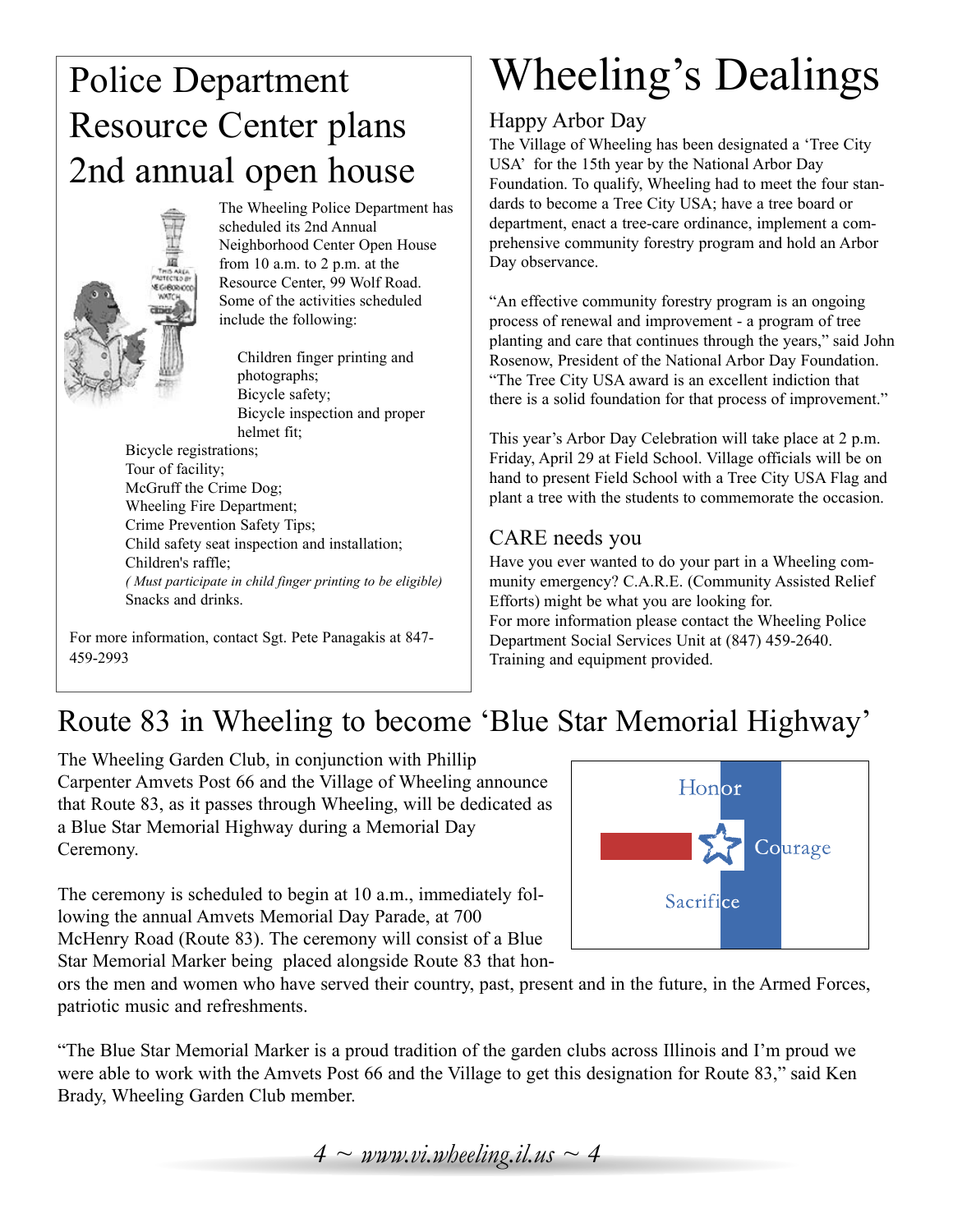## Chamber promotes 'Clean Air Counts' campaign

The WPH Chamber of Commerce has joined a coalition of organizations in the Lake Cook Corridor as an outreach partner to recruit households, businesses and other organizations to support the Clean Air Counts initiative. This initiative will help to reduce the levels of ground-level ozone (smog). This urban haze poses a danger to human health, particularly for children and the elderly.

Fortunately, you can do something about it! Together, we can improve our region's air quality by choosing to make a few modest changes. For example, you can:

Use low Volatile Organic Compound (VOC) cleaning products and paints. Look for non-toxic biodegradable, and vegetable-based solvents when selecting cleaning products and paints with low levels of VOC's.

Buy energy efficient appliances and lighting products. Energy Star appliances and efficient lighting techniques reduce energy usage. An energy Star television, VCR or DVD player uses 70% less energy than conventional models. By replacing standard bulbs with energy-efficient bulbs, you can save about \$78 a year, assuming a three-bulb purchase year. This means lower utility bills that lowers the need to burn fossil fuels to generate electricity.

Utilize hand and electric powered tools outdoors. In one hour of operation, a conventional gasoline lawnmower pollutes as much as 40 new cars. New models of push mowers are lighter and easier to push.

Walk or ride a bike as frequently as possible, particularly when you're traveling a short distance. Walking and biking are emission-free, helping both air quality and your health!

Gas up your car and fill your portable gas cans after sundown on warm days. Doing so will reduce the creation of ozone in our atmosphere.

Check out www.cleanaircounts.org where you will find plenty of information that will help you to improve the air quality in your own home and in the village at large! Signing up is free for residents and businesses, and helps both you and us to quantify how much we've reduced the output of smog-causing chemicals. Questions can be directed to John Golec at 847.541.0170.



### Safe Passage

The Wheeling Fire Department recently conducted Exit Drills in the Home (EDITH) Day with the help of some residents. Lt. Bart Burns, Firefighter/Paramedic Pat Leahy and Firefighter/Paramedic Tony Decristofaro several families during the day, helping them plan and execute safe escape passages from their homes in the event of fire. Jessica and Jamie Livingston (shown above) received the visit as part of a school contest, but the fire department invites any resident to drop in should they desire assistance in planning a personalized escape plan.

## We thank you for your blood

The Village Board of Health thanks everyone who participated in the Wheeling Community Blood Drive on March 9, 2005. The drive collected more than 30 units of blood; a mark we hope to break at our next drive.

The Board of Health also thanks Hackney's, Don Roth's, Wa-Pa-Ghetti's Pizza and Bob Chinn's Crabhouse for their donations and support of the Wheeling Community Blood Drive Program.

 $5 \sim$  www.vi.wheeling.il.us  $\sim$  5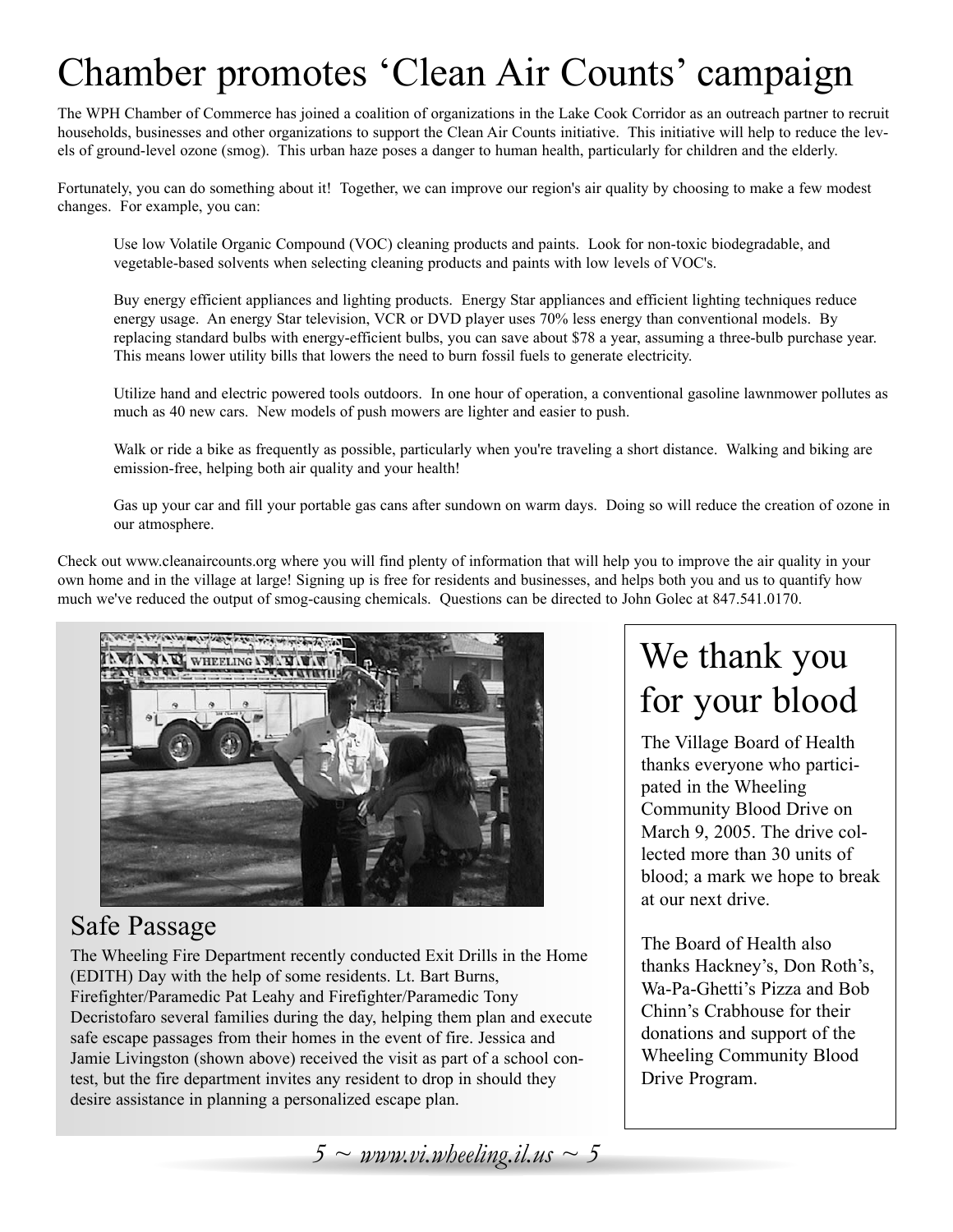

Pavilion Senior Center 199 N. First St. 847-459-2670

*The Pavilion Senior Center in Wheeling announces the following program that will be offered to area senior citizens. Anyone 55 years or older is welcome to join the activities or volunteer services to assist or share talents with others.*

### **Pavilion 'Super Senior' Day**

Join us at the Pavilion Senior Center as we honor the most active and cooperative volunteer and crown him or her 'Super Senior' at noon Thursday, May 5. The 'Super Senior' is voted on by all members of the Pavilion Senior Center. Entertainment will be provided by Louis Adams, a lively keyboard musician and singer and Market Square Restaurant will cater a delicious luncheon. All seniors are invited to attend this jubilant affair. Cost is \$9 for members and \$14 for non-members. Reservations are required.

### **Senior Celebration Day**

The 17th Annual Senior Celebration Day is scheduled for 9:30 a.m. to 3:30 p.m. at Randhurst Shopping Center in Mount Prospect. This celebration is planned to thank seniors for their many contributions to our communities. Exhibitor booths, live entertainment, free health screenings, demonstrations of activities, state ID card and free goodies. The entire event will provide opportunities to learn what is available for older adults. Volunteers are needed to work in the Pavilion Senior Center's booth. Please phone the center if you would like to assist.

### **AARP Defensive Driving Course**

The AARP will be conducting a two-day defensive driving class from 9 a.m. to 1 p.m. Wednesday May 4 and May 11 at the Pavilion Senior Center. Successful completion could result in rate reductions on your car insurance. Registration is limited so please phone the Pavilion Senior Center to reserve your space and send a \$10 check made out to AARP in advance to the Pavilion Senior Center, 199 First Street, Wheeling.

### **Community Paint-A-Thon**

Applications for the 2005 Community Paint-A-Thon will be available in May and due on July 1. To qualify to have your home painted, your household income must not exceed \$30,000 annually. Call more for details.

*Call the Pavilion Senior Center for ongoing activities and services.* 

### Palwaukee Municipal Airport hosts first 'Discover Flying Day'

Palwaukee Municipal Airport answers flight-related question such as "how tough is flight training, how much does it cost and can I really do this?" at its inaugural 'Discover Flying Day' scheduled for May 14. Rain or shine, the day begins at 9 AM and runs until 1 PM. The event takes place at Palwaukee's Hangar 10 located on the west side of the airport along Wolf Rd. between Hintz and Palatine.

Nearly a dozen single-engine training and cross country aircraft will be on static display to entice pilots toward the first step of their transformation from neighbor to aviator. Representatives of all four of the airport's flight schools will be on hand to offer a glimpse at why their business might just be the answer to your dreams … no matter how old, or young, you might be.

And just in case you arrive realizing you have no idea what questions to ask about learning to fly, there will be two forums asking and answering questions about financing your training, what airplane to choose or what you can actually accomplish once you have your license in hand.

There will also be a number of aviation-related exhibitors on hand including the Palwaukee Airport Pilots Association (PAPA), Women in Aviation International, the 99's and the U.S. Air Force Auxiliary's Civil Air Patrol (CAP). One flight school plans to have a few PCs running Microsoft Flight Simulator for people to try their hand as well.

The day includes a number of chances to win any one of a dozen or so terrific raffle prizes, including certificates for free demo flights and maybe even a few copies of MS Flight Simulator.

Bring the family, especially those people who are crazy about airplanes or learning to fly.

For more information, visit the airport website at www.palwaukee.org or call Community Relations Coordinator Rob Mark at 847-537-3580, extension 159 or e-mail him at rmark@palwaukee.org

 $6 \sim$  www.vi.wheeling.il.us  $\sim$  6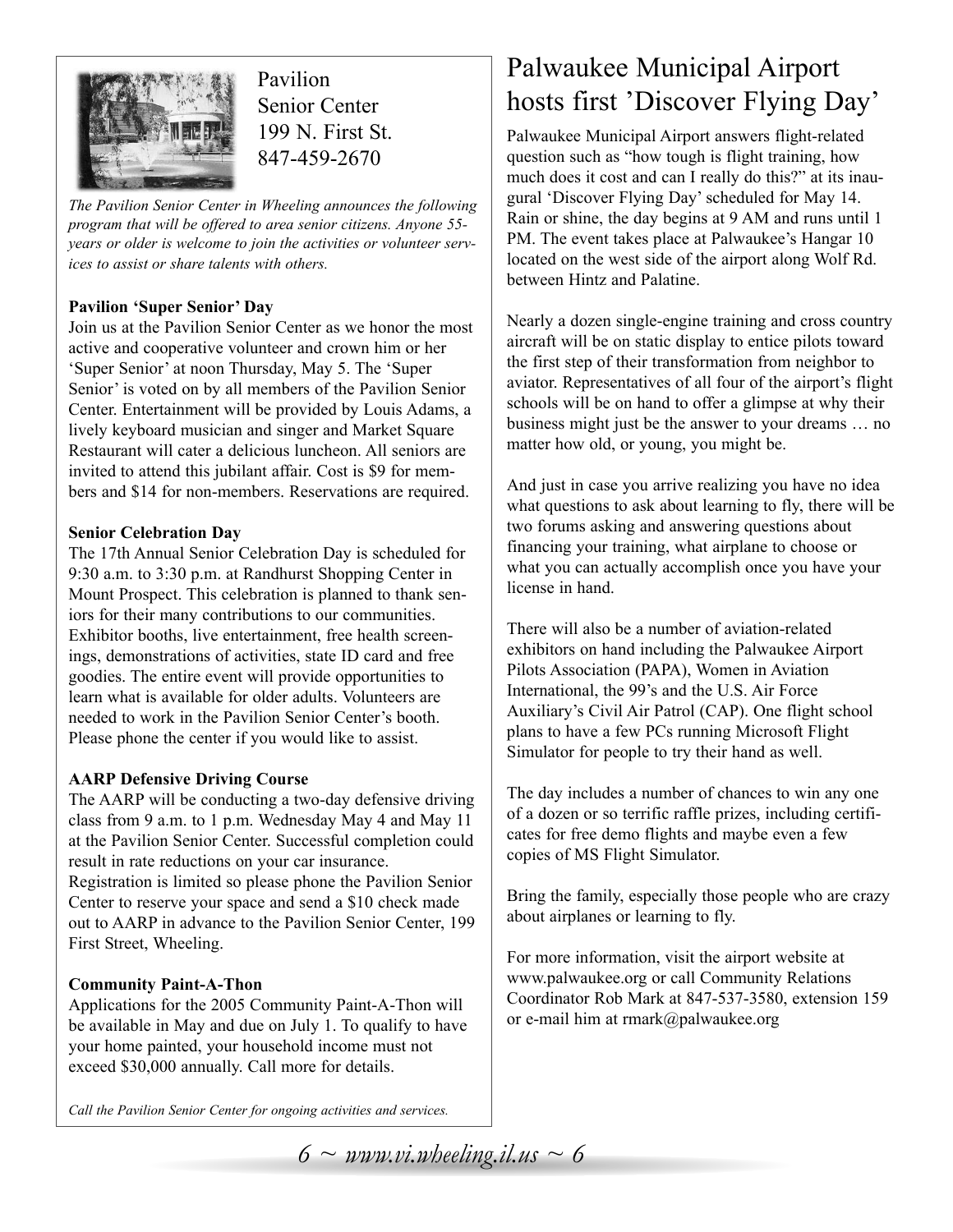### 'Save me some money.....'

Although its not the exact classic line from the movie Jerry Maguire, it does apply to Wheeling senior citizens and their refuse pick-up. Seniors are eligible for a 25% discount on their bill, but need to fill out the appropriate paperwork at Village Hall. Please bring a recent Waste Management bill and your drivers license, birth certificate or a state-issued ID. Individuals must be 65-years-old to be eligible for this program. For more information, call Dianne Anderson at 847-459-2960.



| $\sum_{\text{ou}}^{\text{peak}}$                                                |                                                                                            |  |
|---------------------------------------------------------------------------------|--------------------------------------------------------------------------------------------|--|
|                                                                                 |                                                                                            |  |
| This is your opportunity to com-<br>municate with Wheeling elected              |                                                                                            |  |
| officials and administrators.<br>Your advice, suggestions, ques-                |                                                                                            |  |
| tions and opinions are appreciat-<br>ed and will receive a response if          |                                                                                            |  |
| desired. Please complete this<br>form, detach and return to:<br>Village Manager |                                                                                            |  |
| Village of Wheeling<br>255 W. Dundee Road                                       |                                                                                            |  |
| Wheeling, IL 60090                                                              | (Inquiries and responses may be used for publication in future issues of 'Village Views.') |  |

### ATTEND PUBLIC **MEETINGS**

Residents are invited to attend public meetings of Village Boards and Commissions. Most meet in the Village Hall Councilroom unless otherwise noted here.

## Regularly Scheduled Meetings

Village Board - Every Monday, 7:30 p.m.

Plan Commission - 2nd & 4th Thursdays of the month, 7 p.m.

Board of Health - 4th Tuesday, every other month, 7 p.m.

Human Rights Commission - 1st Tuesday of the month, 7:15 p.m., south half of Village Hall lunchroom.

Senior Citizens Commission - 3rd Monday of the month, 10 a.m., south half of Village Hall lunchroom

Fire and Police Commission - 3rd Wednesday of the Month, 2 p.m., Fire Department Training Room

Palwaukee Airport Commission - 3rd Wednesday each month, Committee of the Whole, 7 p.m.; Regular meeting, 8 p.m., Airport Offices, 1020 S. Plant Road.

Economic Development Commission - 1st Tuesday of the month, 7:30 a.m., south half of Village Hall lunchroom

 $7 \sim$  *www.vi.wheeling.il.us*  $\sim$  7